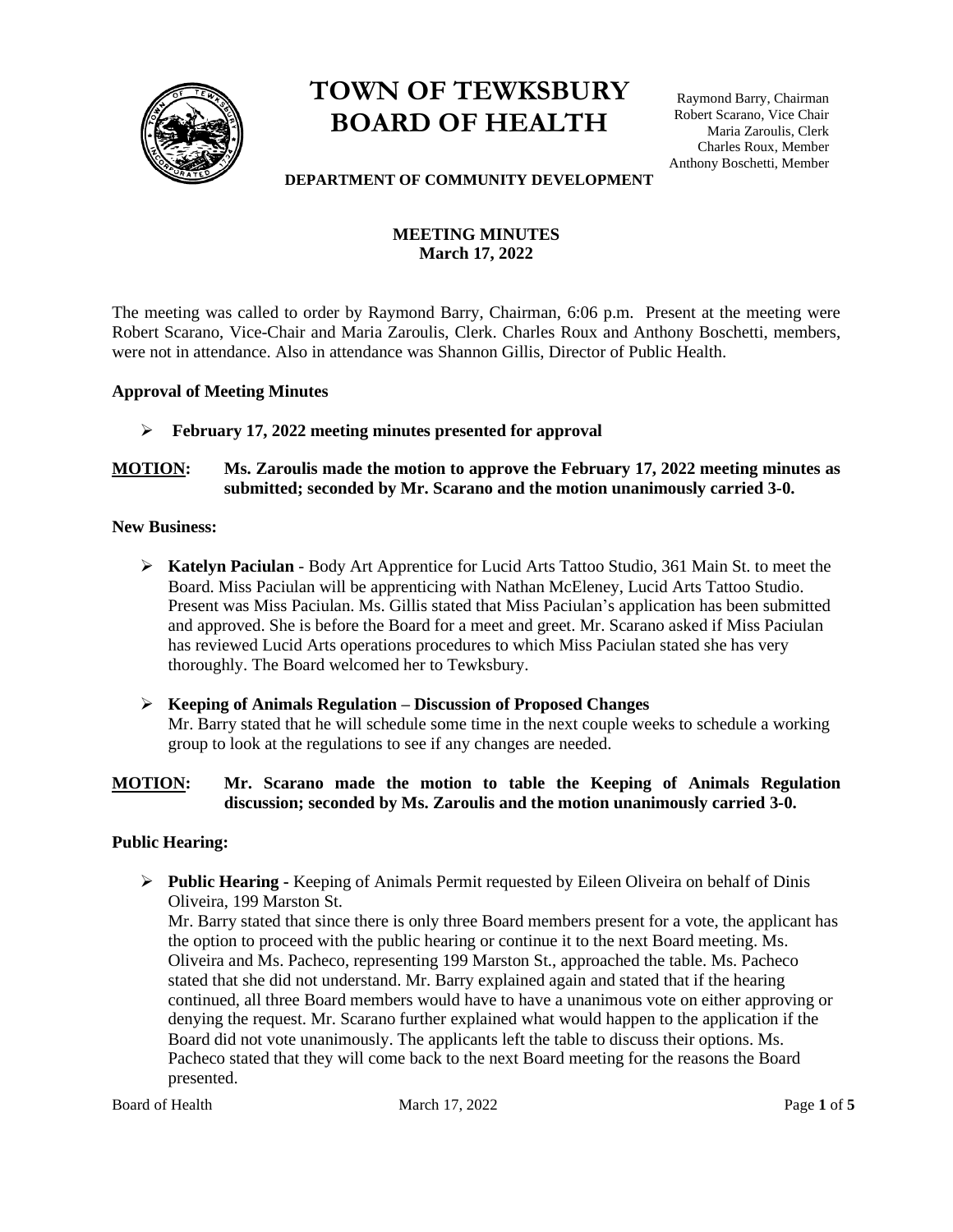## **MOTION: Ms. Zaroulis made the motion to open the public portion of the public hearing; seconded by Mr. Scarano and the motion unanimously carried 3-0.**

Mr. Scarano stated that the applicant is requesting a continuance to the next regularly scheduled Board of Health meeting.

**MOTION: Mr. Scarano made the motion to close the public portion of the public hearing and to entertain the applicants request to be placed on the April 21, 2022 agenda under new business; seconded by Ms. Zaroulis the motion unanimously carried 3-0.**

#### **Old Business:**

#### ➢ **Oliveira Farm update**

Present were Ashley Chmiel and Christine Gualtieri, Animal Control Officers as well as Pamela Thomas, Animal Inspector. Mr. Barry stated that the matter of the order to remove all animals back September 2021 and follow up letter sent in early January. Both order letters dated September 13, 2021 and January 10, 2022 were entered into the record. The follow up letter stated that fines would be assessed at \$100 a day for every day of non-compliance to the order letter. Tonight is day 177 and if the fine is assessed, the total is \$17,700.00. The Animal Control officers conducted a site inspection for the farm. The inventory of animals contained two ponies, two goats, approximately five hens, two ducks and a rooster. There were also feral cats present on the property. The Board addresses what would be considered a public health concern. The pictures that were taken were displayed on the overhead screen. Ms. Chmiel described what was found in the pictures which included trash, debris, discarded feed bags. Mr. Barry asked how often the ACOs had been out to the property to observe to which Ms. Chmiel stated well over twenty-five times. This picture depicts a newer occurrence. The next picture showed moldy hay that has not been stored properly. The hay is being provided to the ponies. Ms. Chmiel explained how hay should be properly stored. The improper storage of the hay has been an ongoing occurrence. The next picture depicted the improper storage of grain which could cause an issue with rodents as well as the other existing animals on the farm having access to it. The next picture shows moldy bread which has been an ongoing issue since July 2021. Bread is used as a cheap grain feed for the goats, sheep and cattle that were previously there. This is also an attractant for rodents and other vermin. Mr. Barry asked if there was still possibility of cross contamination with the remaining animals on the farm to which Ms. Chmiel stated yes. The next picture showed the mini horse on the property that has over-grown feet that need addressing. A discussion on the condition of the farm ensued. Ms. Thomas addressed her concerns in regards to public health. She stated that there are red flags everywhere which could lead to a massive rodent infestation as well as rabies issues. Ms. Gualtieri also stated that also there are concerns with the Avian Flu. There are fowl that are free ranging and roaming around with the Canadian geese that are on the property. Ms. Gualtieri stated that they were previously ordered to remove the remaining fowl on the farm since those animals have comingled with animals in the slaughter chain. These animals are still on the farm. Mr. Barry stated that although it is not the jurisdiction of the Board to oversee the health of the animals, however, if there are sick or dead animals, this could lead to a public health issue. A discussion ensued regarding the health of the animals on the property. Ms. Thomas stated that the biggest public health issue is the rodents, wildlife and odors which could trickle on down to the surrounding properties. Mr. Scarano stated that the non-compliance to the order is what is driving the conditions and public nuisance on the farm. The Board has tried on many occasions to bring the farm into compliance and the farm is no closer to being into compliance from the day the Board revoked the animal permit. Mr. Scarano stated that removal of the animals is what would be in the best interest of the public in reference to the revoked permit and not the new application that is before the Board. Mr. Scarano stated that there is non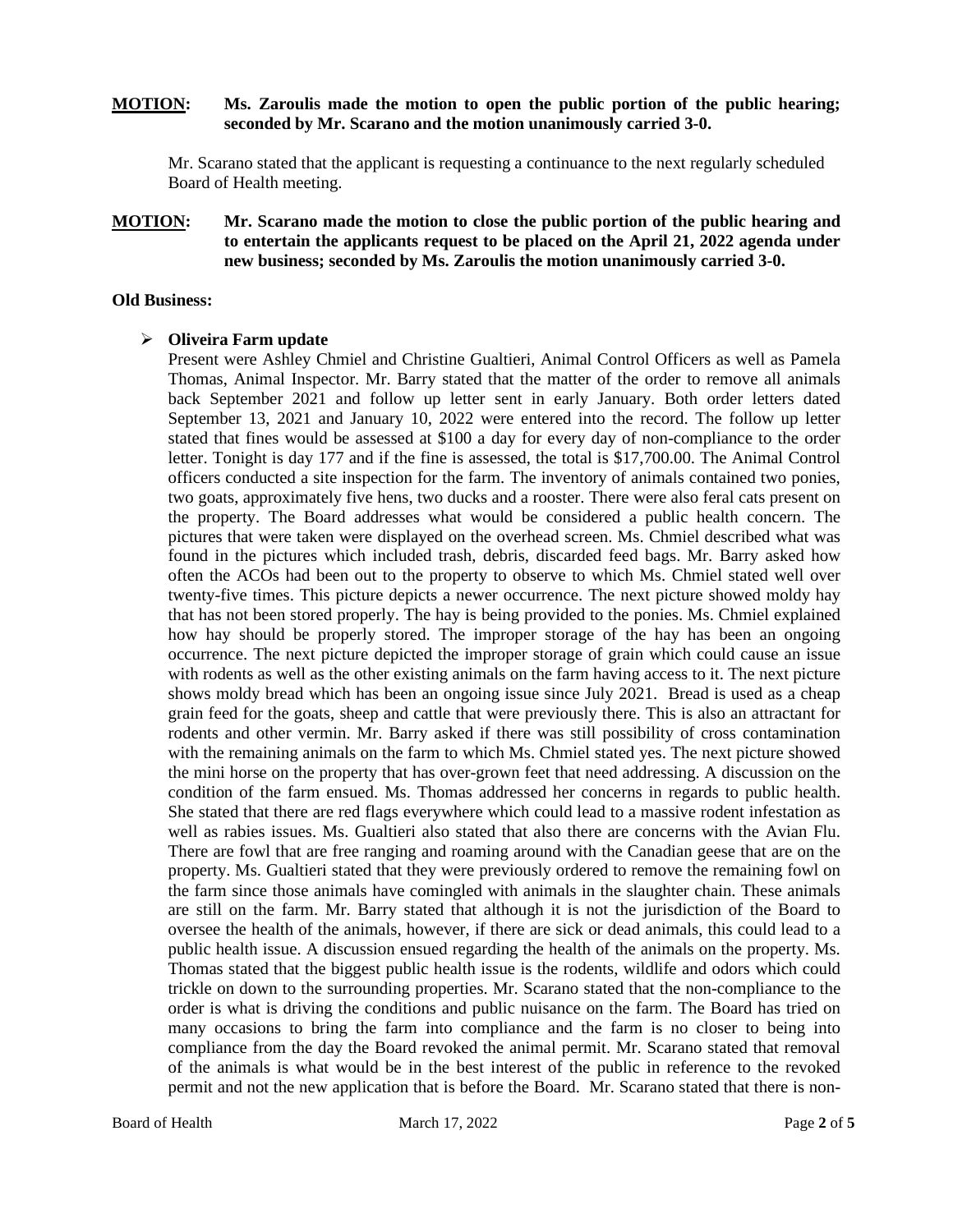compliance with the order to remove which needs to happen in order to perform a proper clean up. An inspection would need to follow in order to know that the farm is safe to bring back the animals. The public nuisance needs to be abated. Mr. Barry read the Keeping of Animals Regulation section 6.3 which referred to enforcement, liens and receiverships. The Board must eliminate the threat to the public and could put a lien on the property. Mr. Scarano stated that based on the photographs presented, the finding of facts are that there is a public nuisance at the farm that is a threat to the animals on the farm and the animals in the area. This needs immediate abatement and the animals removed in order to abate the nuisance. There is a threat to the public health and the animals need to be removed. If not done within a timely matter, it will be referred to Town council.

Discussion on the feed management program ensued as well as private stabling of the animals. Ms. Gualtieri stated that the reason why the animals were not originally removed was because of a financial reason. Mr. Scarano stated that public health outweighs financial issues which the owner needs to bare. Ms. Chmiel stated that Nevins Farm will only accept the ponies if they are owner-surrendered. Mr. Scarano spoke about the \$100 per day fine and how that it should be going to the animals' care. Ms. Chmiel stated that she spoke with both the MSPCA and Animal Rescue League and that one of them would be willing to help if the animals were surrendered.

**MOTION: Mr. Scarano made the motion that you comply with that order to remove these animals within seven days. If you don't, then we're going to have Town Counsel make the necessary applications in the district and superior courts to lien the property or even put it in receivership to get this done. Two, once the animals have been removed, the machine, the men, the labor have to come in, and its got to be cleaned up, and there have to be plans put in place to prevent this from happening again; seconded by Ms. Zaroulis the motion unanimously carried 3-0.**

Mr. Barry asked the Animals Control Officers if there is a need to let them where the animals are taken to. Ms. Chmiel stated that they would need to confirm where the animals are being housed. Mr. Scarano stated that there needs to be a trucking, removal and destination plan. Ms. Gualtieri stated that the ducks and poultry need to go to slaughter. Mr. Scarano stated that the owner need to comply with the transportation and if they do not, the Board will draft a transportation order to submit to the court. Ms. Chmiel stated the ducks and poultry cannot be moved to another coop, they came from a slaughter chain and must remain in the slaughter chain. The hens, rooster and ducks must go to a slaughter auction house or another slaughter farm. Ms. Gualtieri stated that it will be difficult to find housing for goats as horse farms generally do not house goats. Mr. Scarano stated that the ACOs can work with the director to customize an order. Mr. Scarano stated that he is hoping for voluntary compliance. Mr. Barry asked the ACO's to work with the director on how to remediate the site. A discussion ensued regarding the revoked animal permit and the conditions on the farm. The Board thanked the ACO's and Animal Inspector for coming to the meeting.

#### ➢ **Local Food Code Regulation**

Board of Health March 17, 2022 Page 3 of 5 Mr. Barry stated that the date the regulation goes into effect is April 15, 2022. Ms. Gillis stated that there will be two ServSafe training courses funded by the State grant that is shared with Tewksbury, Tyngsboro and Billerica. There is a \$25.00 processing fee and the dates are April 11, 2022 and May 16, 2022, 8am-4pm at the Chelmsford Town Hall. Emails will be sent out to food establishments with a link on how to sign up. There is a thirty-two person cap per class. Mr. Barry stated that the regulation includes that there is always a food safety person present throughout the duration of the establishment's operation. Mr. Scarano stated that ServSafe is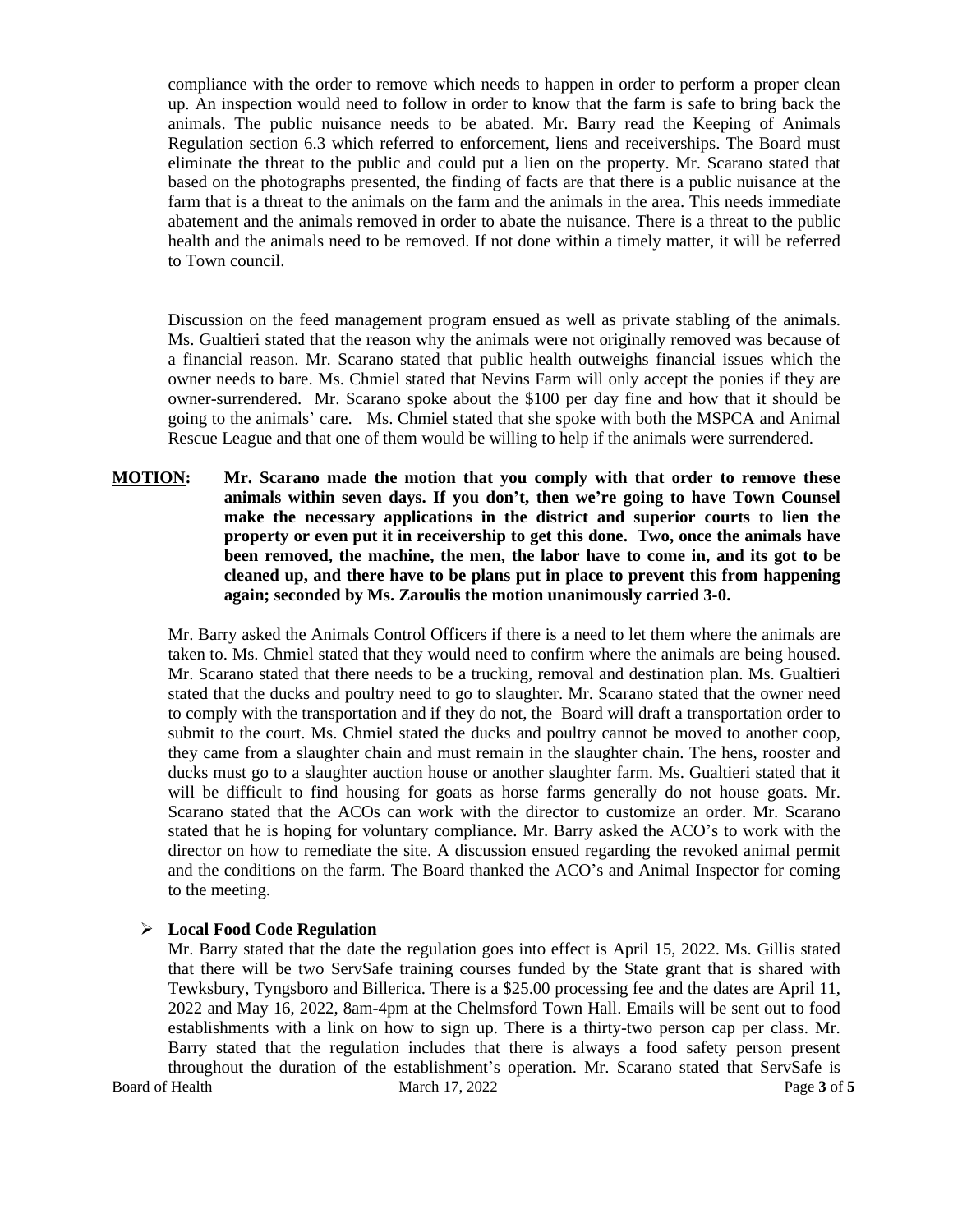required for both the food and frozen dessert permits. Ms. Gillis stated that this is probably the only opportunity to offer this class at this course but that the course is readily available and there are many dates offered. A discussion ensued. Ms. Gillis suggested a six-month time period for the requirement to have a food safety person present at all times go into effect. The regulation is adopted from the State Code with the addition of the ServSafe certification requirement.

## **MOTION: Ms. Zaroulis made the motion to approve the Minimum Standards for Food Establishments regulation as submitted; seconded by Mr. Scarano the motion unanimously carried 3-0.**

## ➢ **Local Frozen Desserts Regulation**

Mr. Barry pointed out the additions to the regulation. A discussion ensued regarding machines going in and out of business and the daily cleaning and sanitizing of the machines. Mr. Scarano suggests that the manufacturers maintenance manuals be kept at the Health Department for reference. Mr. Scarano stated that we need to be just as informed as the owner and operator of the machines. The effective date is also April 15, 2022.

## **MOTION: Ms. Zaroulis made the motion to approve the Minimum Standards for Frozen Desserts regulation as submitted; seconded by Mr. Scarano the motion unanimously carried 3-0.**

Mr. Scarano thanked and recognized the hard work Mr. Barry has put into the regulations.

## **Director Reports:**

- $\triangleright$  The Tewksbury Community Cluckers meeting organized by Animal Inspector Pamela Thomas will be held on March 22, 2022 from 5:30pm-8:00pm at the Tewksbury Public Library.
- ➢ **Burger King, 85 Main St. –** Health Inspectors Mr. Goo and Ms. Grant were at the establishment last week regarding a complaint and noted unsanitary conditions. Mr. Goo went back and performed a full inspection to which he discovered the uncleanliness of the restaurant as it was in the beginning. Ms. Gillis stated that this is the establishment that had a consultant in the past and questioned fining. Mr. Scarano stated that fines can bring establishments into compliance however, the best route is guidance and for them to pay for that guidance. Mr. Scarano suggested that the Director send a letter asking the establishment to voluntarily renew their guidance principles or come before the Board. Mr. Barry suggested they use the same consultant. Ms. Gillis stated that this was the first inspection and she wants to see how they comply with the reinspection and take it from there.
- ➢ **Dunkin Donuts, Main Street Locations –** Ms. Gillis stated that there have been issues with multiple Dunkin Donuts locations on Main Street for the past two to three years. There have been four different inspectors had meetings with district managers and cleaning and temperature logs were put into place. The logs are not being filled out. There are other Dunkin Donuts locations in Town that have different management and those establishments are mostly always in compliance. The establishments on Main Street are still not complying and upper management is aware of this. Going forward, the Health Department will be issuing fines. A discussion ensued regarding the logs and non-compliance.

# **Board Reports:**

Mr. Barry stated that voting will be taking place the first Saturday of April. Residents are encouraged to check the Town website as voting precincts have changed. Two BOH members Maria Zaroulis and Anthony Boschetti will not be running. Mr. Barry thanked both members for